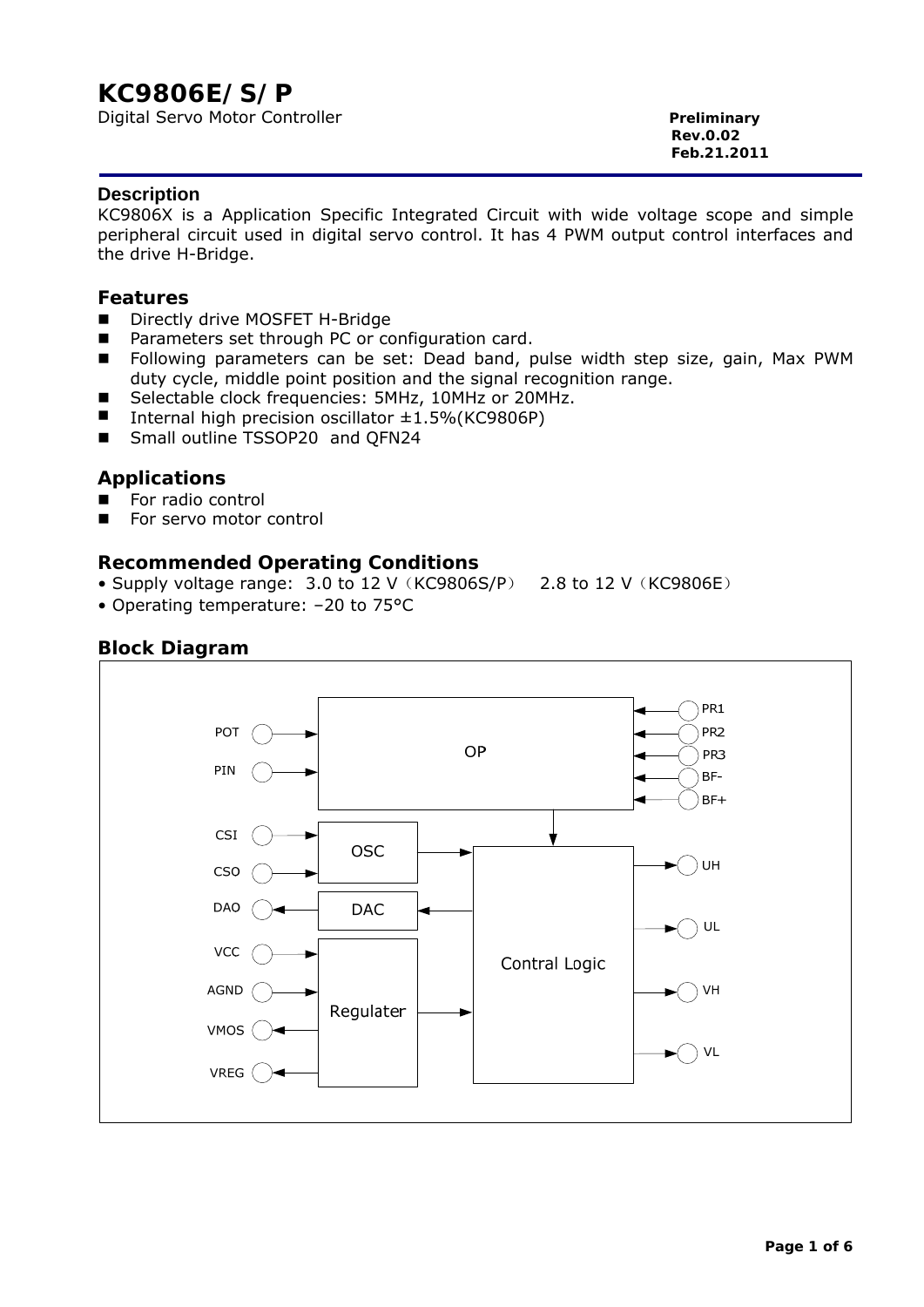

## **Pin Description**

| Symbol          | <b>Function</b>                     | <b>Notes</b>                                                                                          |
|-----------------|-------------------------------------|-------------------------------------------------------------------------------------------------------|
| AGND            | System Analog Ground                | Connect system ground                                                                                 |
| <b>DGND</b>     | System Digital Ground               | Connect system ground                                                                                 |
| <b>VCC</b>      | Supply voltage                      | Connect the Electrolytic condenser more<br>than 10 uF and the ceramics condenser<br>more than 0.1 uF. |
| <b>VREG</b>     | Regulated voltage output            | Connect to Potentiometer with a 100nF<br>filter capacitor                                             |
| <b>VMOS</b>     | Regulated voltage output            | Connect to 100nF capacitor for the filter of<br><b>VMOS</b>                                           |
| <b>DAO</b>      | D/A converter output                | Connect to 15nF capacitor for the filter of<br><b>DAO</b>                                             |
| PIN             | Receiving pulse input<br>$\subset$  | Control and configuration Signal input<br>terminal of servo                                           |
| <b>POT</b>      | Servo position voltage input        | Connected with central tap of<br>potentiometer                                                        |
| $BF+$           | Damping resistor input+             | Connect to the damping resistor of 50 k $\Omega$ -<br>1 MΩ.                                           |
| BF-             | Damping resistor input-             | Connect to the damping resistor of 50 k $\Omega$ -<br>$1$ M $\Omega$ .                                |
| PR <sub>1</sub> | SERVO voltage gain regulation pin 1 | Connected to resistor for gain regulation                                                             |
| PR <sub>2</sub> | SERVO voltage gain regulation pin 2 |                                                                                                       |
| PR <sub>3</sub> | SERVO voltage gain regulation pin 3 |                                                                                                       |
| <b>CSI</b>      | Oscillation terminal input          | Connect to resonator                                                                                  |
| CSO             | Oscillation terminal output         |                                                                                                       |
| UH              | Output pin 1                        | Connected with gate of MOSFET H-Bridge                                                                |
| UL              | Output pin 2                        |                                                                                                       |
| VH              | Output pin 3                        |                                                                                                       |
| VL              | Output pin 4                        |                                                                                                       |
| <b>NC</b>       | Not connect                         |                                                                                                       |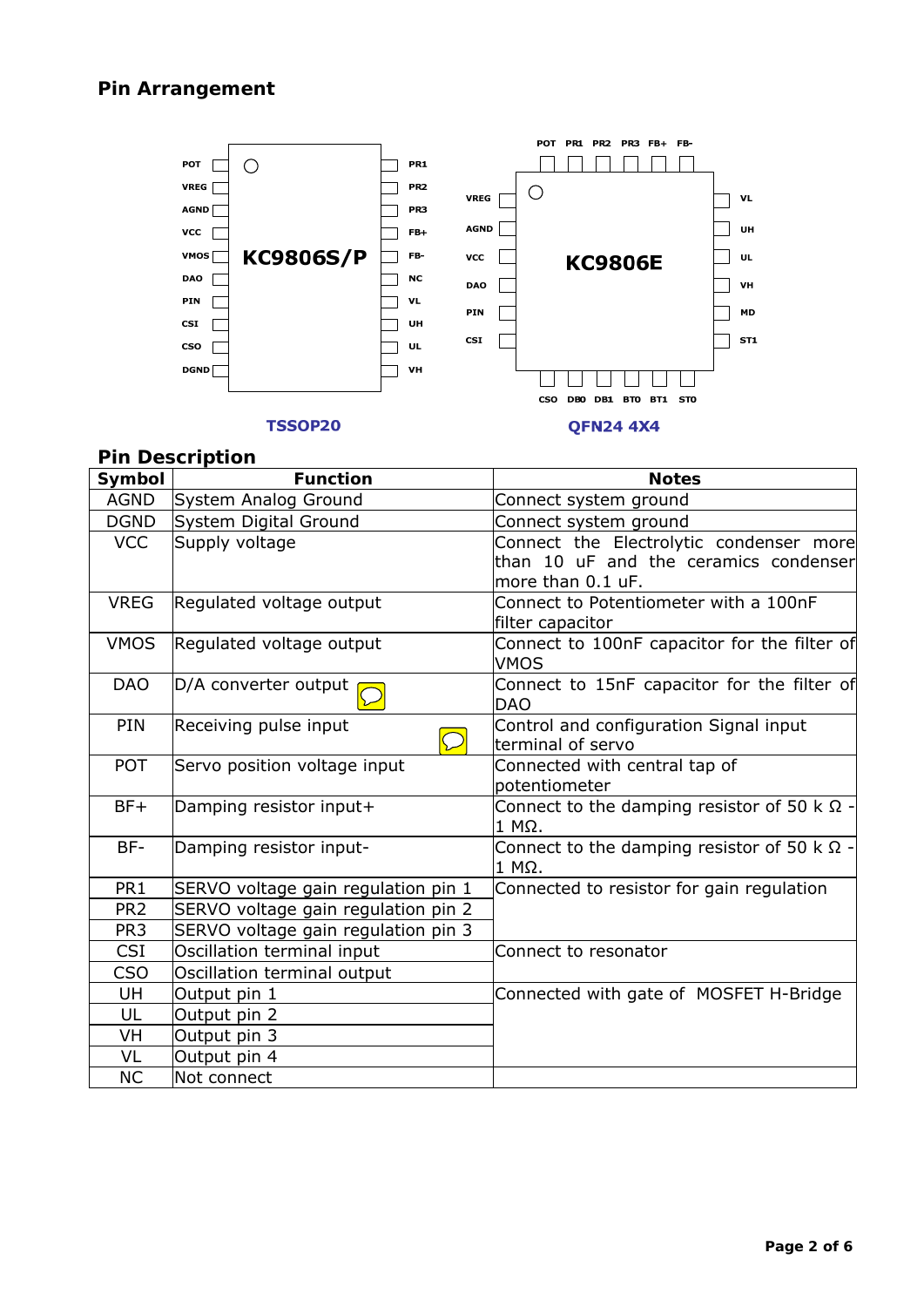## **DC Electrical Characteristics Ta**=**25**℃

| <b>Parameters</b>                 | <b>Conditions</b>      | Min | Typical | <b>Max</b> | Unit             |
|-----------------------------------|------------------------|-----|---------|------------|------------------|
| Power Supply Voltage              |                        | 2.8 |         | 12         | V                |
| Supply Current 1                  | Clock frequency 5 MHz  |     | 11      | 15         | mA               |
| Supply Current 2                  | Clock frequency 20 MHz |     | 21      | 25         | mA               |
| Regulated power supply            |                        | 2.4 | 2.5     | 2.6        | V                |
| Supply Voltage dependence of Vreg | $VCC=3~12V$            |     | 0.1     |            | $\frac{9}{6}$ /V |
| PWM frequency                     | Clock frequency 5 MHz  |     | 305     |            | Hz               |

*Attention Electrostatic protection*!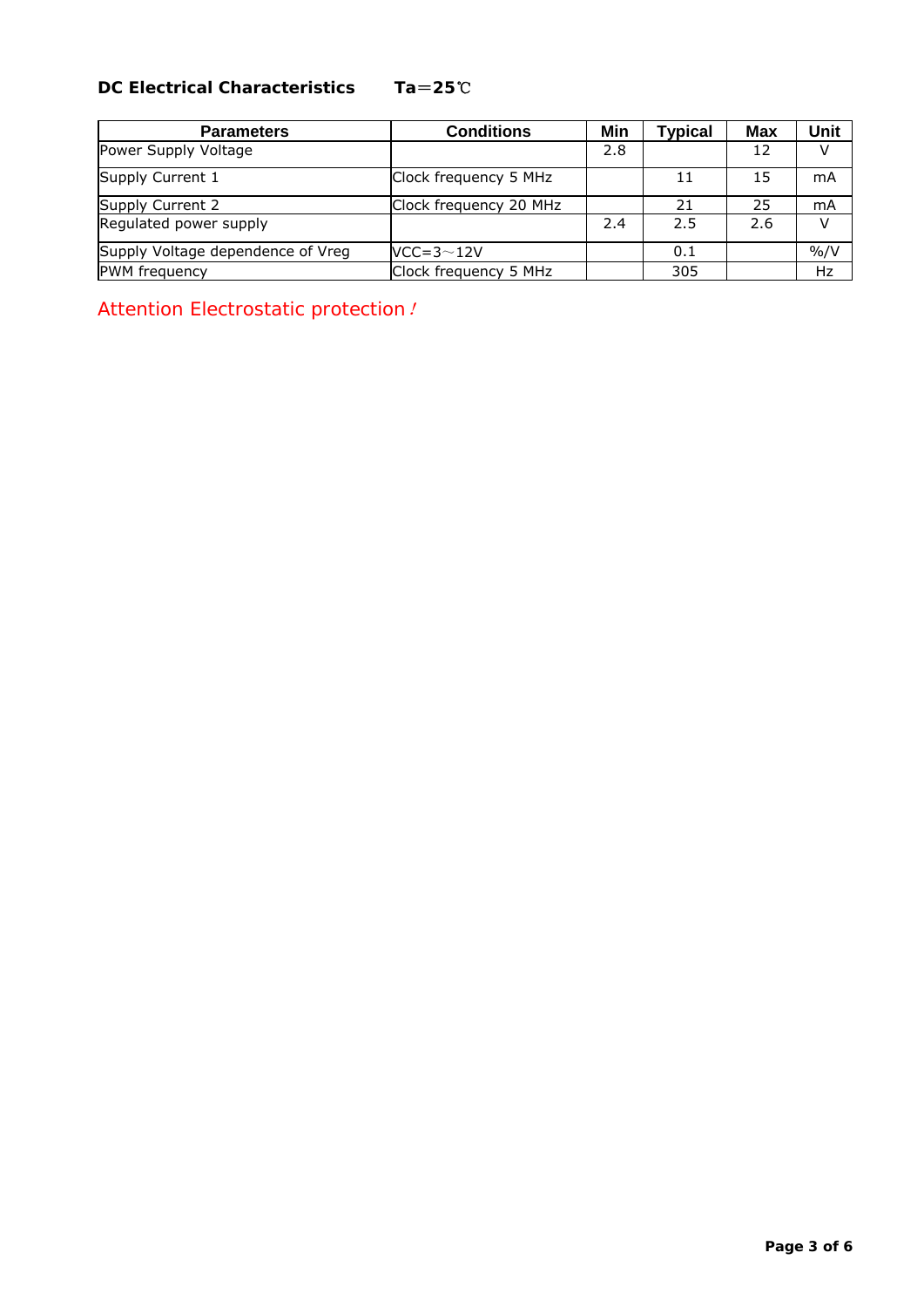## **Typical Application**



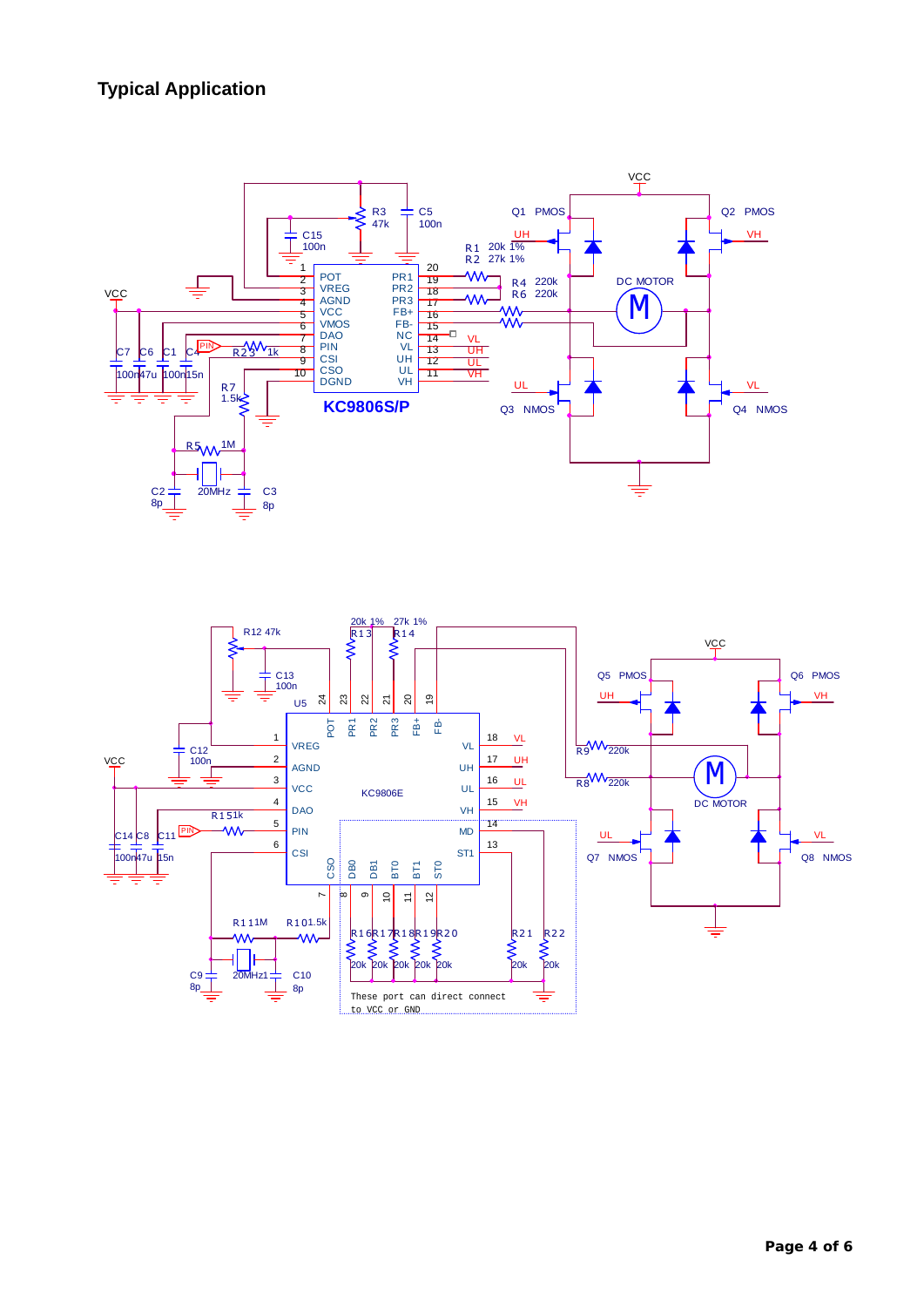# **TSSOP20(173mil) PACKAGE OUTLINE DIMENSIONS**



| <b>Symbol</b> | <b>Dimensions In Millimeters</b> |             | <b>Dimensions In Inches</b> |             |
|---------------|----------------------------------|-------------|-----------------------------|-------------|
|               | Min                              | <b>Max</b>  | Min                         | <b>Max</b>  |
| A             |                                  | 1.450       |                             | 0.057       |
| A1            | 0.050                            | 0.200       | 0.002                       | 0.008       |
| A2            | 1.150                            | 1.250       | 0.045                       | 0.049       |
| b             | 0.200                            | 0.310       | 0.008                       | 0.013       |
| c             | 0.090                            | 0.200       | 0.004                       | 0.008       |
| D             | 6.300                            | 6.700       | 0.248                       | 0.264       |
| E             | 4.300                            | 4.500       | 0.169                       | 0.177       |
| E1            | 6.200                            | 6.600       | 0.244                       | 0.260       |
| E             | 0.65BSC                          |             | 0.026BSC                    |             |
| L             | 0.450                            | 0.750       | 0.018                       | 0.030       |
| θ             | $0^{\circ}$                      | $8^{\circ}$ | $0^{\circ}$                 | $8^{\circ}$ |